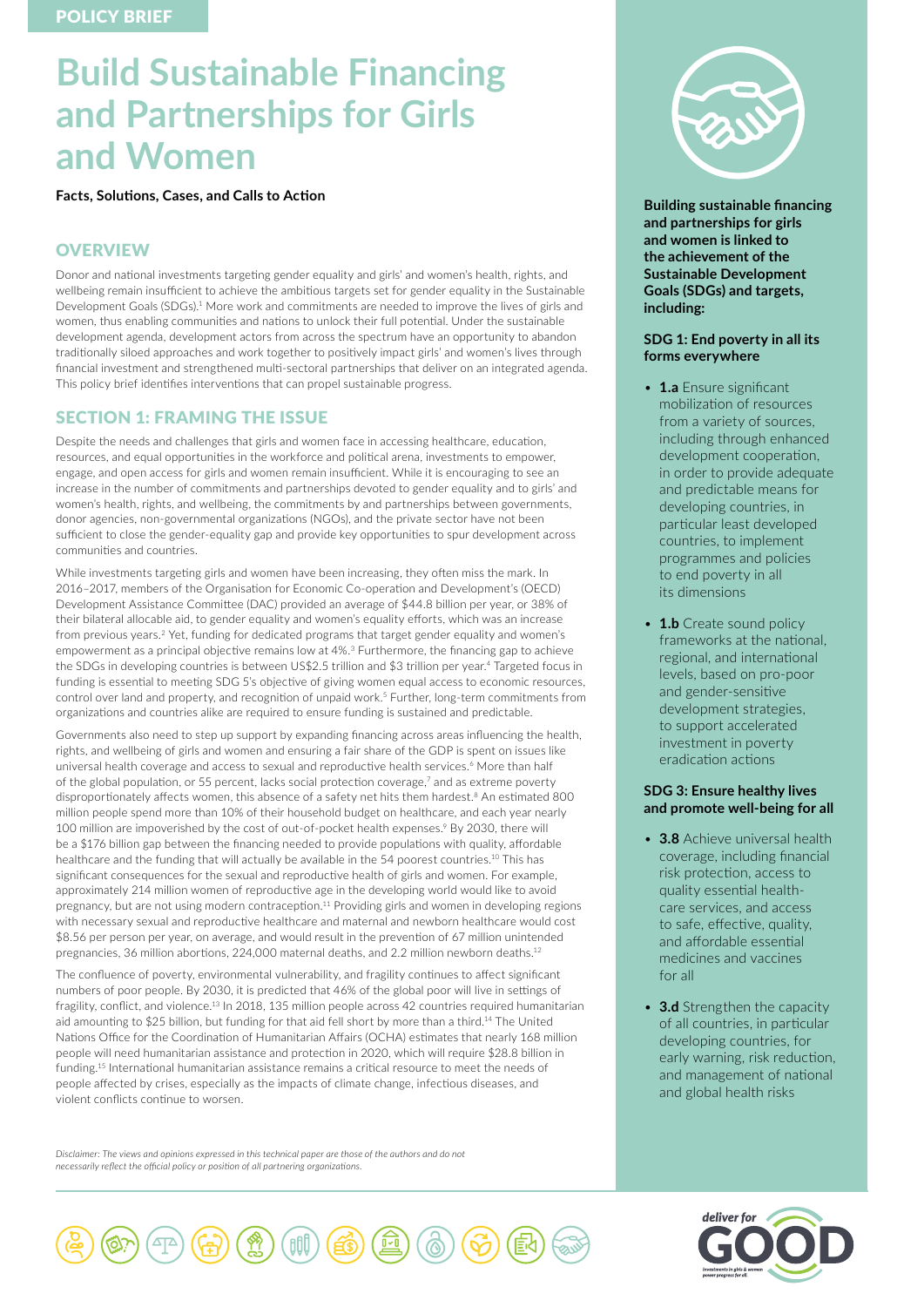The private sector is increasingly engaged in advancing gender equality and recognizes both its ability to address the unique challenges that girls and women face and the business benefits of investing in women's rights and health. More than 2,700 companies globally have signed on to the statement of support introduced by the CEO of the Women's Empowerment Principles, declaring a commitment to making progress for women across the workplace, marketplace, and community.<sup>16, 17</sup> The United Nations Foundation, along with the Bill & Melinda Gates Foundation, the United Kingdom's Department for International Development, and Merck for Mothers, launched the Private Sector Action for Women's Health and Empowerment, which has secured 11 commitments from companies with large supply chains to invest more in the health and welfare of their female workers.<sup>18</sup> A growing body of evidence demonstrates how the private sector can benefit from investing in women as leaders, employees, entrepreneurs, customers, and community partners, and in marketing that breaks gender norms and stereotypes.19 The private sector can also play an important role in investing in and leveraging science and technology to better reach and serve girls and women, as well as providing assistance during humanitarian crises.<sup>20</sup>

Despite these commitments and private-sector initiatives, more needs to be done. Women continue to face significant obstacles to gaining quality employment and leadership roles within the private sector. In 2018, informal employment played a major role in women's exposure to inadequate working conditions in more than 90% of sub-Saharan African countries, 89% of South Asian countries, and 75% of Latin American countries.<sup>21</sup> Pay gaps persist across many industries, and women continue to face difficulty accessing products and services that could improve their health and wellbeing and that of their families.<sup>22</sup> The private sector has a wide-ranging role to play in advancing women—who represent their employees, producers, suppliers, partners, and community members—and much to gain from doing so. The momentum has never been stronger, and businesses have an opportunity to be creative in their approaches to partnerships and collaborations to extend the impact of their efforts.

Partnerships among different sectors are key to tackling the complex and multifaceted nature of gender inequality. Such partnerships can drive progress forward, cutting across different sectors and bringing people with diverse skills, experiences, and resources together to addresses common challenges.23 For example, a coordinated approach across different sectors is required to pursue women's economic empowerment. To achieve progress, governments need to reform policies that limit women's access to labor markets; financial institutions need to design and market financial products that are accessible for women; companies need to ensure pay equity; and civil society organizations need to raise awareness and advocate for women's economic empowerment at the local, national, and global levels.<sup>24</sup>

# SECTION 2: SOLUTIONS AND INTERVENTIONS

To achieve the SDGs, policies and pledges to invest in girls, adolescents, and women must be tied to resources that can sustain critical programs and initiatives for the long run. And as countries reap economic gains from development and growth, they must increase domestic funding for programs and social services that benefit girls and women, such as healthcare, education, and social protection programs. Effective, multi-stakeholder partnerships that convene the public and private sectors are key to tapping into the strengths of all.

There are demonstrated strategies that can help build partnerships and target resources to close the health and gender-equality gap and empower girls and women. These include:

- Develop innovative partnerships, increase development assistance, and mobilize domestic resources to specifically and equitably meet the needs of girls and women.
- Support country-level capacity building towards accountability for taxation and budgeting, including gender budgeting.
- Develop gender-sensitive national and sub-national systems of social protection, taxation, and redistribution.
- Effectively and meaningfully engage private-sector actors and private financing in partnerships for development.
- Integrate across sectors to build collaborative approaches that are gender responsive.

## Develop Innovative Partnerships, Increase Development Assistance, and Mobilize Domestic Resources to Specifically and Equitably Meet the Needs of Girls and Women

In order to close the gap in development assistance allocated for gender equality, bilateral and multilateral donors must boost and refocus their funding for initiatives that address the needs of girls and women. This includes tackling areas that have previously received minimal funding, such as women's economic development; sexual and reproductive health and rights; advancing women's roles in peace and security; and better leveraging and integrating existing investments across sectors to include a stronger focus on the needs of girls and women. To ensure that financing is sustained and equitable in both the private and public sectors, international governance bodies that promote innovative development financing and regulate global financial flows should be strengthened. Governments must also mobilize existing resources and more efficiently utilize frameworks already in place. This can be accomplished by bolstering education, job training, health systems, early childhood development, and other opportunities that have influence on an individual's productivity



## **SDG 5: Achieve gender equality and empower all women and girls**

- **5.4** Recognize and value unpaid care and domestic work through the provision of public services, infrastructure, and social protection policies and the promotion of shared responsibility within the household and the family as nationally appropriate
- **5.5** Ensure women's full and effective participation and equal opportunities for leadership at all levels of decision-making in political, economic, and public life
- **5.a** Undertake reforms to give women equal rights to economic resources, as well as access to ownership and control over land and other forms of property, financial services, inheritance, and natural resources, in accordance with national laws
- **5.c** Adopt and strengthen sound policies and enforceable legislation for the promotion of gender equality and the empowerment of all women and girls at all levels

## **SDG 10: Reduce inequalities within and among countries**

- **10.4** Adopt policies, especially fiscal, wage, and social protection policies, and progressively achieve greater equality
- **10.5** Improve the regulation and monitoring of global financial markets and institutions and strengthen the implementation of such regulations



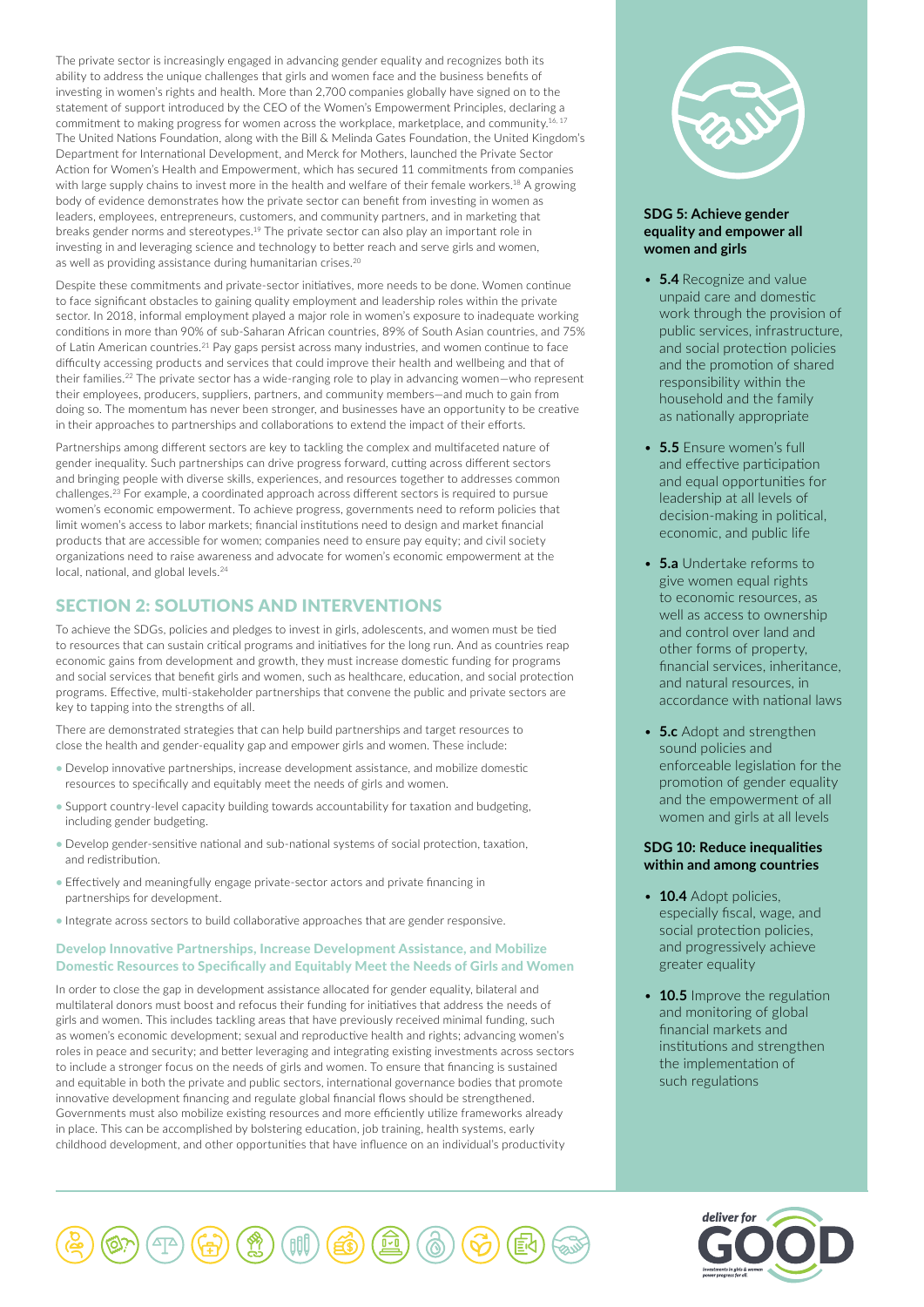in order to strengthen human capital. Investments in human capital are associated with stable growth, which can provide governments with a functional framework from which to implement new partnerships and innovations to meet the needs of girls and women.25

## *Case Study: Every Woman Every Child*

*Every Woman Every Child (EWEC) is an innovative global movement spearheaded by the UN Secretary-General that serves as a platform for transformative global partnerships, uniting efforts across sectors to realize an integrated agenda for women, children, and adolescents. The EWEC Global Strategy serves as a detailed roadmap for countries to begin implementing the SDGs through the lens of women's, children's,*  and adolescents' health and wellbeing, reducing inequities, strengthening fragile health systems, and fostering *multi-sectoral approaches in order to end all preventable deaths and foster healthy communities, vibrant economies, and resilient societies. The Global Strategy also calls on governments and other stakeholders to*  take action across sectors.<sup>26, 27</sup> Significant progress has been made since the launch of the strategy. In 2017, *an estimated 62% of pregnant women received four or more antenatal visits.28 In 2018, an estimated 77% of women of reproductive age who were married or in a union had their family planning needs met with a modern contraceptive method.<sup>29</sup>*

#### *Case Study: Global Financing Facility in Support of Every Woman Every Child*

*The Global Financing Facility (GFF) was established in support of EWEC to improve the health and quality of life of women, adolescents, and children, and end preventable maternal, newborn, child, and adolescent deaths. The goal of GFF is to prevent up to 3.8 million maternal deaths, 101 million child deaths, and 21 million stillbirths in high‐burden countries by 2030.30 The GFF aims to marshal more than \$57 billion between 2015 and 2030 through smart financing, crowding in additional domestic resources and strengthening country ownership, further mobilizing development assistance for health and improving coordination of this assistance, and streamlining financing mechanisms against government priorities represented in the investment case.31*

*The current development of the GFF incorporates both direct and indirect pathways to improving sexual and reproductive health and rights. Direct pathways include delivering interventions such as providing contraceptives, aligning efforts of healthcare providers, raising awareness, and integrating the delivery of services.32 Indirect pathways include creating stronger, more resilient healthcare systems and working toward health financing reform.33 These broad efforts aim to solve health system bottlenecks in order to allow for sustainable improvement of women's health outcomes in the long term.*

*The GFF replenishment aims to raise an additional \$2 billion for the GFF Trust Fund for 2018–2023 to support the 50 countries with the highest maternal, newborn, and child mortality burdens and funding.34 The replenishment event in November raised more than \$1 billion and was so successful that nine additional countries joined the GFF in March 2019. This brings the total number of GFF-supported countries to 36, and these countries account for 67.2% of the preventable maternal and child mortality burden.35*

## Support Country-Level Capacity Building and Accountability for Taxation and Budgeting, Including Gender Budgeting

National fiscal resources are essential for financing and achieving gender equality. To that end, public spending must reflect girls' and women's needs and priorities, and should be tracked to measure its impact on gender equality and women's rights.<sup>36</sup> Governments can do this by: 1) Developing fair and progressive tax systems that address gender biases in tax policies;<sup>37</sup> 2) Developing tax incentives to support women's ownership of land, businesses, and resources;<sup>38, 39</sup> 3) Accurately pricing and allocating resources for national policies, strategies, and plans focused on gender equality across the public sector;<sup>40</sup> and 4) Integrating these domestic initiatives with sustainable development financing strategies.<sup>41</sup>

Members of the international community must also hold one another accountable for national taxation enforcement. In 2016, for example, the UN Committee mandated to oversee compliance with the Convention on the Elimination of All Forms of Discrimination Against Women (CEDAW) criticized Switzerland for its financial secrecy policies, which allows for and encourages wealthy individuals to avoid taxation.42 When large amounts of tax revenue are lost due to wealthy individuals avoiding taxation, governments are forced to cut public services, which disproportionately affects women.<sup>43, 44</sup>

Tax justice is a key opportunity to impact women through macroeconomic initiatives. Taxation is one of the most sustainable sources of financing for the provision of public goods and services and is a vital mechanism for addressing inequality, including gender inequality. Illicit financial flows (IFFs) are increasingly recognized as undermining efforts to close financing gaps, specifically in relation to financing the SDGs.45 IFFs also have a negative impact on vertical equity and the progressiveness of tax systems, which disproportionately affects women.<sup>46</sup> When IFFs are rampant, they prevent governments from fulfilling their human rights obligations, including to girls and women, by limiting their resource base. Reducing IFFs increases the opportunities for access to and equitable distribution of financing that includes girls and women, such as access to healthcare and social services.

It is important to push for the creation of an intergovernmental global tax body to ensure that all countries have a say in the regulations and frameworks governing taxation. The OECD designs standards to be implemented globally, but developing countries have no representation in these standard-setting processes. An intergovernmental tax body could ensure a globally agreed-upon system that could be more transparent and fairer for all.<sup>47</sup>



- **10.6** Ensure enhanced representation and voice for developing countries in decision-making in global international economic and financial institutions in order to deliver more effective, credible, accountable and legitimate institutions
- **10.b** Encourage official development assistance and financial flows, including foreign direct investment, to States where the need is greatest, in particular least developed countries, African countries, small island developing States and landlocked developing countries, in accordance with their national plans and programmes

**SDG 16: Promote peaceful and inclusive societies for sustainable development, provide access to justice for all, and build effective, accountable, and inclusive institutions at all levels**

- **16.4** By 2030, significantly reduce illicit financial and arms flows, strengthen the recovery and return of stolen assets, and combat all forms of organized crime
- **16.8** Broaden and strengthen the participation of developing countries in the institutions of global governance

## **SDG 17: Revitalize the partnership for sustainable development**

• **17.1** Strengthen domestic resource mobilization, including through international support to developing countries, to improve domestic capacity for tax and other revenue collection



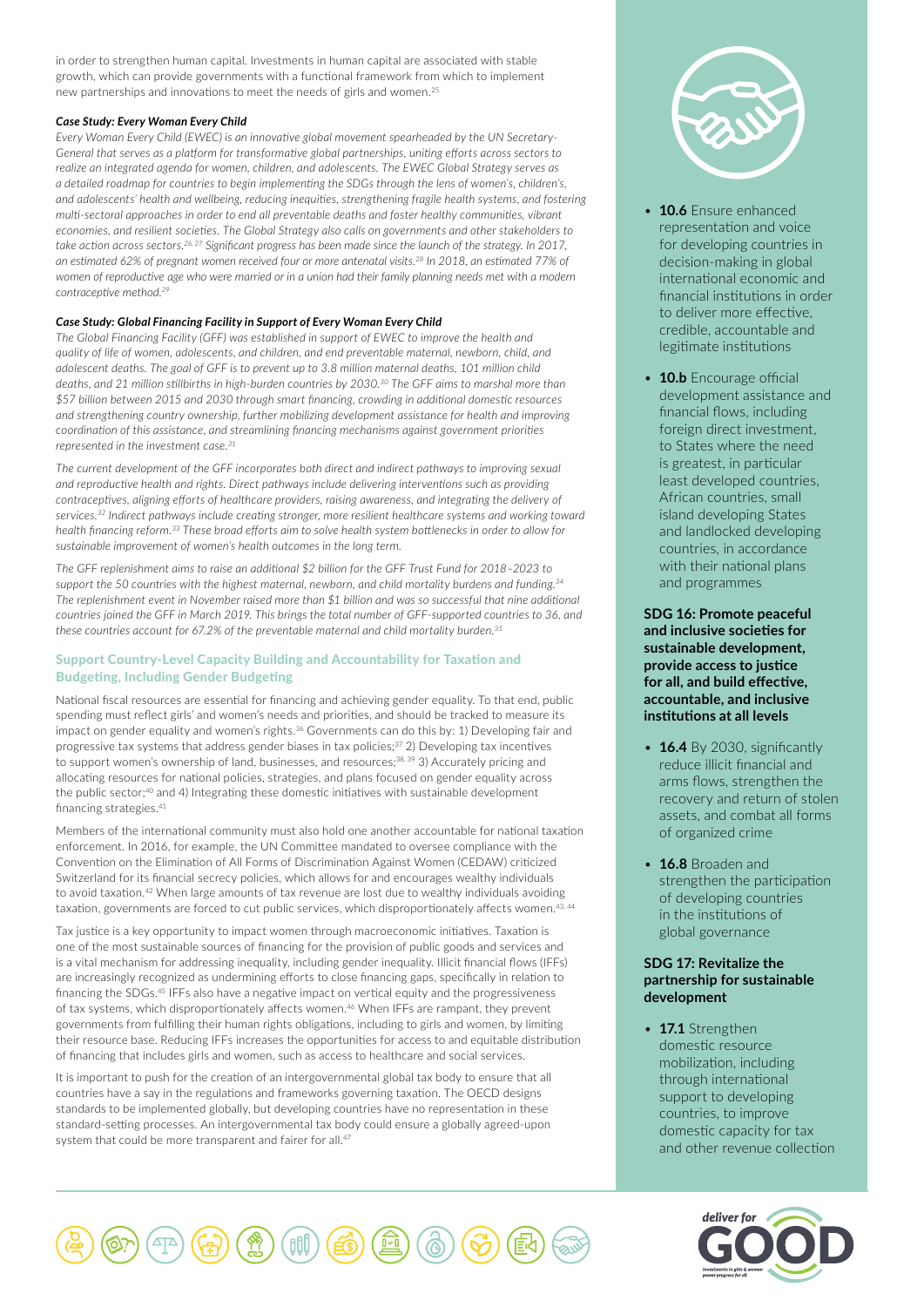Gender budgeting is an approach that uses fiscal policy and administration to promote gender equality and the development of girls and women. Fiscal authorities at all levels of government can assess the needs of men and women; identify key outcomes or goals; plan, allocate, and distribute public funds; and monitor and evaluate achievements.48 Gender budgeting holds that governments should prioritize the needs of women and enhance facilities and opportunities available to them. Such budgeting must be intersectional, allowing greater funding for women from socioeconomically, ethnically, or otherwise marginalized groups that require extra support to compensate for systematic discrimination.

Countries' varying approaches and levels of success at implementing gender budgeting reflect each country's varying goals and administrative capabilities.<sup>49</sup> Only 19% of the 69 nations where data was available in 2018 met the criteria for gender budgeting stipulated under the SDGs.<sup>50</sup> Another 60% of countries "approached" these requirements, per UN data, but did not fulfill them.51 Well-structured fiscal policies and sound public financial management systems have the potential to improve gender equality by using tax revenue to increase the supply of female labor, improve family benefits, subsidize childcare, bolster social benefits that increase the net return in women's work, and offer incentives for businesses to encourage female employment.52, 53 For example, 90% of the countries in the UN dataset have policies in place to address gender gaps, but only 43% report adequate resource allocations to implement them<sup>54</sup>

#### *Case Study: Gender Responsive Budgets in Kerala*

*The state of Kerala in India initiated a gender budgeting process at the local government level in 1998, mandating that local bodies allocate certain plan funds devolved by the state specifically for women. This was implemented through the introduction of the Women's Component Plan (WCP), which earmarked 10% of the state's budget toward programs specifically targeted to women.55 The programs are determined by women at the local level through participatory processes at village-level meetings called Grama Sabhas. The funds address the economic empowerment of women through self-help groups (SHGs) and income generation programs under the poverty eradication mission of the Kerala government—the Kudumbashree. The total outlay earmarked for women and bridging the gender gap accounted for only 5.5% of the total state budget outlay in 2008–2009. That amount increased to 8.5% in 2010–2011 after a gender audit was done, and in 2016–2017 it increased to 9.54%.56, 57 Consequently, Kerala performs very well on multiple development indicators, including literacy, absence of poverty, and low infant mortality rates.*

## *Case Study: Strengthening Health Financing Accountability in Sierra Leone<sup>58</sup>*

*In 2012, Sierra Leone's government cut the national health sector budget allocation. E4A-MamaYe worked with Save the Children; Budget Advocacy Network; the Freetown Water, Sanitation and Hygiene Consortium; and other civil society members of the Budget Advocacy Working Group on a nationwide health budget advocacy campaign. The campaign, which coincided with the 2012 general elections, called for increased allocation, efficiency, and transparency of spending for mothers and children. As part of the campaign, E4A-MamaYe produced district health budget tracking scorecards, which presented Ministry of Finance data on the allocation and disbursement of health funds. They were written using simple, nontechnical language so that citizens could understand the key messages and take action. Thousands of scorecards were shared at district electoral forums attended by political candidates, community members, and health activists. Since the 2012 election, the proportion of the total government budget allocated to health increased from 7.4% in 2012 to 11.2% in 2014. By 2019, this number slightly decreased to 10% of the total government budget, but with a government commitment to progressively increase in subsequent years.59 Despite the impact of the scorecards, transforming political commitments into implementation has been challenging, and accountability remains a long-term process.*

## Develop Gender-Sensitive National and Sub-National Systems of Social Protection, Taxation, and Redistribution

Supporting the development of social protection and redistribution to mitigate increasing inequalities within and among countries is vital for sustainable development.<sup>60</sup> With strong tax and budgeting systems, governments can invest in social transfers—including for health coverage, family allowances, unemployment benefits, and pensions—that protect women, men, and young people facing poor health, unemployment, unpaid care responsibilities, and old age.<sup>61</sup> Social policies that target women, like cash transfers and childcare support, need to be designed to address the most socioeconomically disadvantaged without reinforcing gender stereotypes or stigmatizing need.<sup>62</sup> Collecting data and monitoring these programs should be robust and disaggregated at all levels in order to ensure that the benefits reach those most in need.<sup>63</sup>

#### *Case Study: Brazil's Bolsa Família Program*

*Brazil is among the most unequal societies in the world. In 2011, more than 3% of the population lived in extreme poverty, and almost half of the population lived in vulnerable situations.64 The Bolsa Família Programme (BFP), created in 2003 by President Lula,65 provides qualifying families with a small monthly cash transfer.66 The program is managed by the central government and implemented and operated by Brazil's municipalities. The average monthly benefit is \$43, with an operating cost of 0.5% of GDP, making it a relatively inexpensive program. Eligible families have monthly per capita incomes equal to or less than R\$77 (US\$20), and families with incomes up to R\$154 are eligible if they have children under 18. Cash benefits are paid directly to each family through an electronic payment system. The amount paid each month depends on the size, makeup, and income of the family.67 In order to withdraw their cash transfers, beneficiaries must demonstrate that their family has met the program's health and education conditions, which include regular* 



- **17.2** Developed countries to implement fully their official development assistance commitments, including the commitment by many developed countries to achieve the target of 0.7 per cent of ODA/GNI to developing countries and 0.15 to 0.20 per cent of ODA/GNI to least developed countries; ODA providers are encouraged to consider setting a target to provide at least 0.20 per cent of ODA/GNI to least developed countries
- • **17.3** Mobilize additional financial resources for developing countries from multiple sources
- **17.4** Assist developing countries in attaining longterm debt sustainability through coordinated policies aimed at fostering debt financing, debt relief, and debt restructuring, as appropriate, and address the external debt of highly indebted poor countries to reduce debt distress
- **17.5** Adopt and implement investment promotion regimes for least developed countries
- **17.9** Enhance international support for implementing effective and targeted capacity-building in developing countries to support national plans to implement all the sustainable development goals, including through North-South, South-South, and triangular cooperation



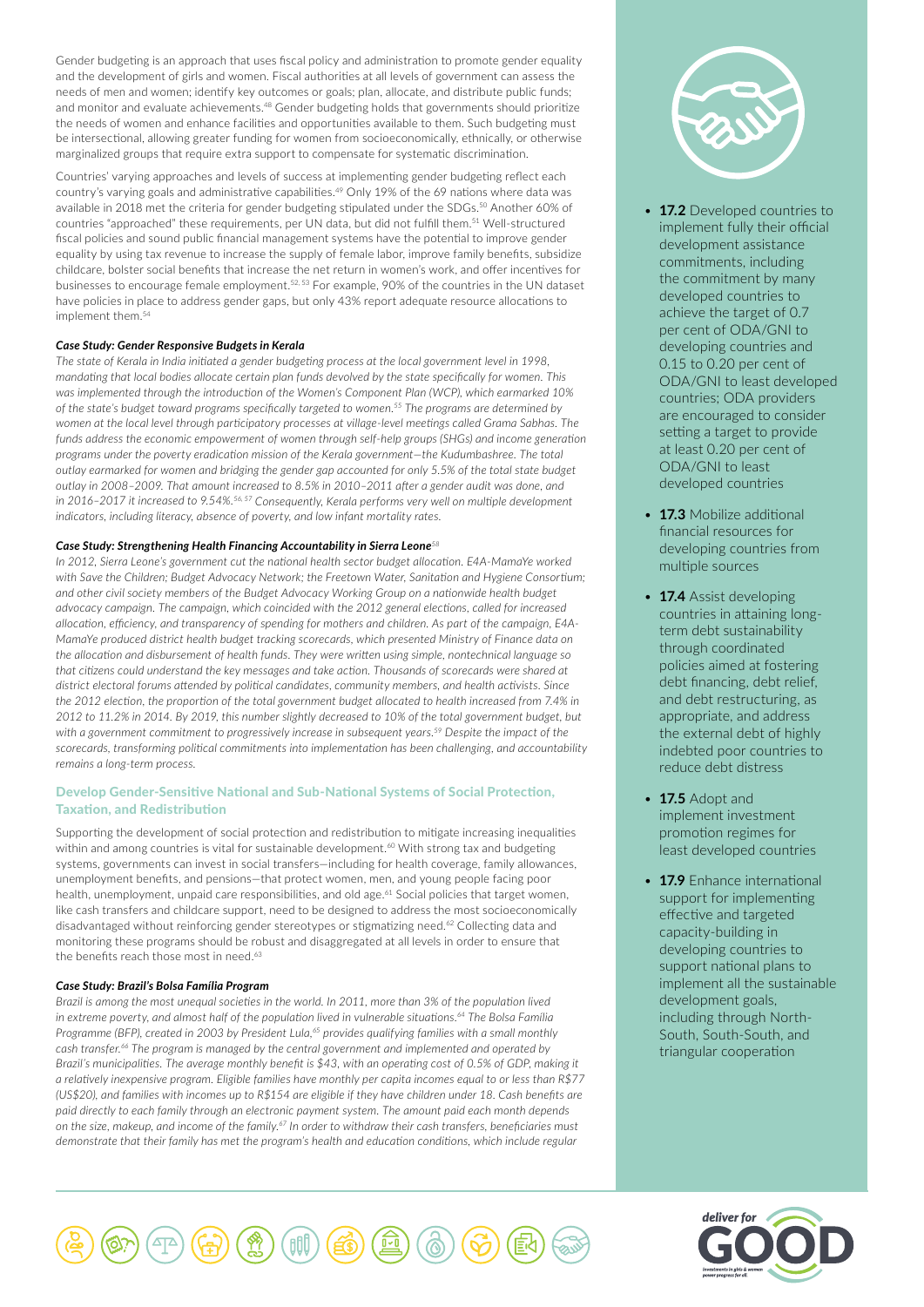*vaccinations and check-ups and school attendance and performance.68, 69 From 2003 onwards, the BFP has expanded its coverage, reaching nearly 13.8 million families by 2015—a total of 48 million people, or onequarter of Brazil's population.70*

*BFP is impressive in its ability to reach the poorest of the poor. In 2004, nearly three-quarters of cash transfers from the BFP reached families in the bottom income quintile, and the majority of the remaining 25% was given to the next-lowest income quintile. Since the introduction of the BFP, poverty incidence has declined consistently. Under-5 child mortality and nutrition health outcomes have improved among BFP families, and children of families that receive BFP benefits are less likely to drop out of high school and more likely to graduate than children from non-BFP families. BFP recipients are likely to look for work, keep working, and work as farmers or small-scale entrepreneurs.71*

## Effectively and Meaningfully Engage Private-Sector Actors and Private Financing in Partnerships for Development

The private sector has a significant role to play in financing for development, particularly in terms of creating jobs, strengthening infrastructure, and providing technologies and services that are key to social development, including along the supply chain.<sup>72</sup> Yet some companies have had a negative impact on women's rights in the workforce, and the privatization of health services has, historically, limited access to quality, affordable healthcare.73 To increase collaboration and improve business practices, some private-sector companies and foundations have started to work closely with governments and civil society to identify new ways to provide goods and services to vulnerable populations, support financial inclusion for women, and improve their lives across the value chain, including by encouraging and supporting women in leadership positions.<sup>74</sup> Investing in womenowned businesses and integrating them into larger corporate supply chains is good for business: women-owned businesses contribute significantly to the world economy, generating millions of employment opportunities.75

#### *Case Study: Mobile Banking in Tanzania<sup>76</sup>*

*The Mastercard Foundation and FINCA, an organization that works to alleviate poverty by operating a network of microfinance initiatives in 23 countries, formed a partnership in 2013 and launched a mobile banking project in Tanzania. Nearly one-third of FINCA clients in Tanzania now have access to and are utilizing banking services and saving deposits. Mobile banking provides many added benefits, including less travel time, timely deposits, and lowered risks associated with traveling with cash. FINCA Tanzania also worked with mobile operators to reduce costs and provide effective transactions. The Mastercard Foundation and FINCA hope to pass along their best practices and lessons learned in order to help other microfinance institutions effectively implement similar programs.*

#### *Case Study: Private-Sector Partnership and Collective Action in Kenya<sup>77</sup>*

*Kenya is among the top 10 countries worldwide in terms of maternal mortality. Six Kenyan counties (administrative sub-districts) with the very highest rates of maternal mortality have been targeted in an ongoing public-private partnership that includes the government of Kenya, the United Nations Population Fund (UNFPA), the World Bank, and private-sector entities. Companies including Safaricom, MSD, Philips, GlaxoSmithKline (GSK), and Huawei have contributed money and in-kind aid to support activities designed to strengthen supply chain management for health commodities, increase availability and demand for youth friendly health services, build health professionals' capacity, and increase access to health facilities and medical innovations. The initiative plans to target more than 3.5 million women, newborns, children, adolescents, and family members by 2020.*

#### *Case Study: Offering Women-Centered Banking Services in the Dominican Republic<sup>78</sup>*

*Women make up 70% of university graduates and are the primary financial providers in more than half of all households in the Dominican Republic, but the demand for financing among women and women-owned businesses is largely unmet. Banks sometimes lack knowledge of their female clients and have limited capacity to develop products suited to women's needs, preferences, and behaviors. To address these issues, the International Finance Corporation's (IFC) Banking on Women program partnered with Banco BHD León (BHDL), one of the largest banks in the Dominican Republic, to help BHDL address women's needs and become the nation's bank of choice for women.* 

*Working together, IFC and BHDL identified four segments of women customers who had unmet needs. They then identified services that would meet these needs, bundling specific sets of nonfinancial services along with key product offerings. These services addressed many of women's concerns, including saving time; promoting individual and family wellbeing, education, and health; and growing their businesses. The new women's business line produced an internal rate of return of more than 35%, along with a return on assets of 20% for individuals, 14% for small enterprises, and 12% for medium-sized businesses. Internally, BHDL made efforts to improve gender equality and working conditions for women, including providing equal pay for women and men, monitoring of hiring and promotion by gender, providing gender-sensitivity training, and opening lactation centers at two of its offices. As of 2017, 64% of BHDL's senior managers are women.* 

## Integrate Across Sectors to Build Collaborative Approaches That Are Gender Responsive

The SDGs were designed with a cross-sectoral, integrated, or nexus approach to partnerships in mind. This differs from the sectoral or siloed approach to multi-stakeholder partnerships from the MDGs era. There are various nexuses between sectors that are identified through the SDGs, such as the education, gender, and health nexus, and the energy, food security, and poverty eradication nexus.



- **17.16** Enhance the global partnership for sustainable development, complemented by multi-stakeholder partnerships that mobilize and share knowledge, expertise, technology, and financial resources, to support the achievement of the sustainable development goals in all countries, in particular developing countries
- **17.17** Encourage and promote effective public, public-private, and civil society partnerships, building on the experience and resourcing strategies of partnerships



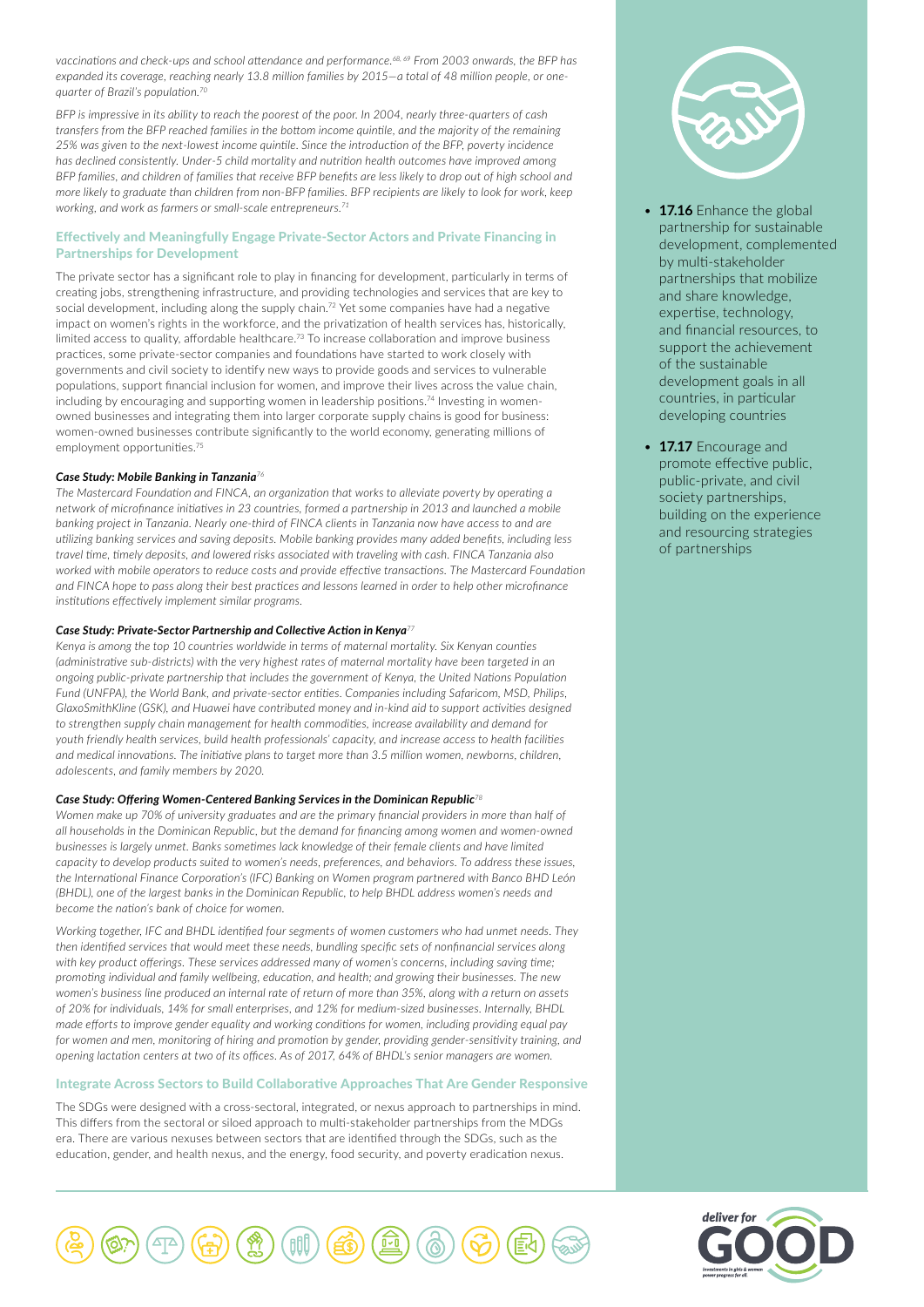These nexuses require more integrated partnership models, both within governments and between organizations, in order to achieve the SDGs. New partnerships should look closely at how targets under one goal may affect targets under other goals, and existing partnerships or inter-governmental collaborations should incorporate other targets from other goals so as to enable greater integration and synergies.<sup>79</sup>

One example of a UN-led, multi-stakeholder partnership leveraging cross-sectoral approaches is the Green Industry Platform, which provides a forum for catalyzing, mobilizing, and mainstreaming action on green industry around the world. The Green Industry Platform proposes a concrete pathway to long-term economic growth and sustainable development. It encourages the more efficient use of energy and raw materials; promotes environmentally sound modes of consumption and production; contributes to cleaner and more competitive industrial development that does not lead to adverse health outcomes and helps reduce pollution and reliance on unsustainable use of natural resources; and recognizes the importance of the gender-environment nexus, seeking to address the issues surrounding women's empowerment and gender equality in green industrial development.<sup>80</sup>

## *Case Study: The Partnerships Playbook<sup>81</sup>*

*To address the need for greater collaboration and coordination among stakeholders in achieving the Sustainable Development Goals, global leaders came together at the 2016 meeting of the Global Partnership for Effective Development Cooperation (GPEDC) to identify innovative approaches to development and produce a set of 10 principles that should animate all multi-sectoral partnerships working on achieving the SDGs. Organizations including Every Woman Every Child, the Global Partnership for Education, Sanitation and Water for All, the Scaling Up Nutrition Movement, and Zero Hunger Challenge jointly issued a Partnerships Playbook that codifies these 10 principles in a set of common values and practices for forming effective partnerships in the hope that other organizations will act cooperatively on the 2030 Agenda. This set of best practices laid out how multi-stakeholder initiatives can inspire action from government, the private sector, and civil society; build shared values; and leverage skills across sectors to accelerate progress against national priorities. The Partnerships Playbook joins a list of 28 Global Partnership Initiatives that have been adopted by GPEDC as voluntary, member-led commitments to advance development cooperation.*

## SECTION 3: THE BENEFITS OF INVESTMENT

Evidence shows that financing gender equality and the health, rights, and wellbeing of girls and women can help ensure stability and longevity as well as catalyze the growth and efficiency of development initiatives. At the same time, cross-sector partnerships incorporate the participation of the most vulnerable, promoting truly sustainable development. All sectors should evaluate their investments through a gender lens so that gender equality and human rights are maintained as long-term goals. If all stakeholders invest wisely in the promotion of gender equality and leverage the strengths of key players across sectors, countries will benefit from economic growth.

Convening expertise and resources in support of equality for girls and women reaps tangible benefits across sectors, including:

- **Health:** For every \$1 spent on primary health goods and services in 74 high-burden countries, almost \$9 worth of economic and social benefits would be gained due to lower morbidity and mortality by 2035.82 This includes avoiding as many as 147 million child deaths, 32 million stillbirths, and 5 million maternal deaths.<sup>83</sup> Investments in reproductive, maternal, newborn, child, and adolescent health yield at least a 10-fold return through better educational attainments, workforce participation, and social contributions.<sup>84</sup> For example, it is estimated that every \$1 invested in meeting the unmet need for contraceptives yields as much as \$60-\$100 in long-term benefits from economic growth.<sup>85</sup> Investments in early childhood and adolescent health and development yield at least \$100 billion in demographic dividends.<sup>86</sup>
- **Education:** Every additional year of secondary schooling for a girl increases her future earnings by 10% to 20%.87 Women with tertiary education are 25.4 percentage points more likely to participate in the labor force than women with primary education or less.<sup>88</sup> In 2018 alone, the estimated loss in human capital wealth incurred simply from women not benefiting from 12 years of schooling was estimated to range between \$15 trillion to \$30 trillion.<sup>89</sup>
- **Peace and Security:** Investing in gender equality results in better outcomes for peace and stability.<sup>90</sup> Between 1992 and 2018, women constituted only 13% of negotiators, 3% of mediators and 4% of signatories in major peace processes.<sup>91, 92</sup> When women are included in peace processes, there is a 20% higher probability of an agreement lasting at least two years, and a 35% higher probability of an agreement lasting at least 15 years.<sup>93</sup>
- **Economic Growth:** If women's informal labor were recognized and women were to participate in the economy at the same rate and level as men, there could be a \$28 trillion increase in global GDP by 2025.<sup>94</sup> Similarly, if each U.S. state matched the fastest rate of improvement toward gender parity in work over the past decade, \$2.1 trillion of incremental GDP could be added in 2025—10% higher than the status quo. This would be achieved by adding \$475 billion in capital investment in 2025 to create 6.4 million jobs: 40% from higher female labor force participation, 30% from narrowing the gap between men and women who work part time and full time, and 30% from changing the mix of sectors in which women work to increase employment in more productive ones.<sup>95</sup>



## **Relevant International Agreements:**

- The ICPD Programme of Action (1994)
- Beijing Declaration and Platform for Action (1995)
- Millennium Development Goals (2000–2015)
- Doha Declaration on the TRIPS Agreement and Public Health (2001)
- The Monterrey Consensus (2002–2008)
- The Doha Declaration on Financing for Development (2008–2015)
- Addis Ababa Action Agenda of the Third International Conference on Financing for Development (2015)
- Sustainable Development Goals (2015–2030)
- Every Woman Every Child Global Strategy for Women's, Children's and Adolescents' Health (2016–2030)
- Report of the High-Level Working Group on the Health and Human Rights of Women, Children and Adolescents (2017)
- Global Action Plan for Healthy Lives and Well-bring for All (2019)
- UN High-Level Political Declaration on Universal Health Coverage (2019)



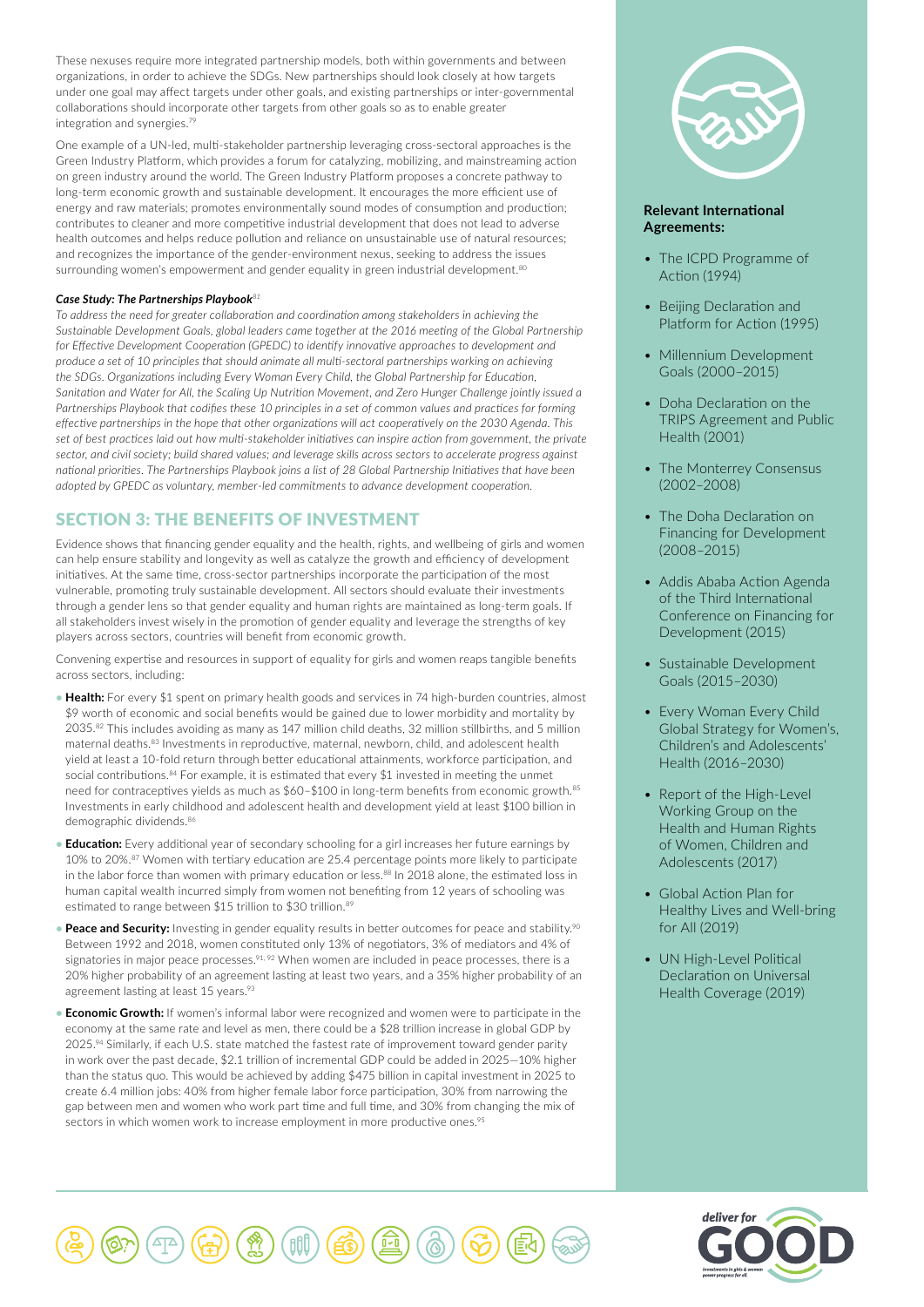- **Financial Benefits:** Companies with at least three women on their board in 2011 outperformed those with none, with a return on equity (ROE) of 10 percentage points compared to -1 percentage points and an earnings per share (EPS) of +37% compared to -8% in 2016.<sup>96</sup>
- **Demographic Dividend:** Many developing countries, particularly in sub-Saharan Africa, stand to benefit greatly from investing in their young populations. Investing in young people, particularly girls' education and health—including access to family planning and comprehensive sexuality education—has the potential to boost economic growth. Investing in young people also requires linking education and social development to productive employment later in life. Evidence suggests that in Africa and Asia, an 11% loss in gross national product is directly linked to malnutrition, and scaling up nutrition interventions targeting pregnant women and young children yields a return of at least \$16 for every \$1 spent.<sup>97, 98</sup> Children who are malnourished during their first 1,000 days of life are more susceptible to infectious diseases and have lower cognitive abilities.<sup>99</sup> As a result, early undernutrition or overnutrition can considerably hinder a country's economic growth.100 Making investments in sexual and reproductive health and contraceptive access yields a triple dividend for young people: a better life now, a better future for themselves, and a better life for future generations.<sup>101</sup>

# SECTION 4: CALLS TO ACTION

The very nature of building financial resources and partnerships for women requires the involvement of diverse stakeholders. A great deal of responsibility falls on country-level authorities, but businesses, donors, and multilateral organizations also have a critical role to play in focusing funding priorities on girls and women to reflect SDG targets and indicators. Furthermore, they must develop crosssectoral partnerships to boost effective financing and programs, help build capacity of government authorities to effectively monitor and audit taxes and budgets, and implement quality social protection schemes to improve the lives of girls and women.

Citizens must also get involved to hold their communities, employers, regional representatives, and countries to account to develop sound, equitable budgets in line with global commitments and SDG targets, as well as to call out corruption and negligence in all sectors.

In order to achieve greater political commitment and better and smarter investments to power progress for all, many different constituents—governments, civil society, academia, media, affected populations, the United Nations, and the private sector—must work together to take the following actions for girls and women:

- Focus on women, children, and adolescents in political and funding priorities across SDG targets and indicators, and ensure timebound implementation of transparent, reliable funding streams that honor the commitments made in international and regional agreements. (Most relevant for: governments, civil society, the United Nations, and the private sector)
- Increase spending through integrated and innovative approaches (including progressive taxation), and develop gender-responsive budgets in line with the SDG commitments made to girls and women. (Most relevant for: governments)
- Support countries to effectively monitor and audit taxes and budgets to finance SDG investments. (Most relevant for: governments, civil society, academia, the United Nations, and the private sector)
- Develop new partnerships across sectors, foster horizontal investments across the continuum of care, account for social determinants of health, and work toward more sustainable domestic financing to boost the implementation of the SDGs and help meet country priorities. (Most relevant for: governments, civil society, academia, media, affected populations, the United Nations, and the private sector)
- Account for, develop, and manage sound, equitable budgets in line with funding the SDGs. (Most relevant for: governments, civil society, the United Nations, and the private sector)
- Strengthen government accountability and call out corruption and negligence in all sectors. (Most relevant for: civil society)

#### **Last reviewed and updated December 2019**

#### **Brief Prepared by**: Cecilia Zvosec, Women Deliver

**2019 version reviewed and updated by**: Saeeda Rizvi, Women Deliver; Nourhan Darwish, Every Woman Every Child; Hemant Dwivedi, Every Woman Every Child; Courtney Carson, Women Deliver; Varsha Gandikota-Nellutla, Women Deliver; Molly Shapiro, Consultant.

*Disclaimer: The views and opinions expressed in this technical paper are those of the authors and do not necessarily reflect the official policy or position of all partnering organizations.*

These briefs are intended to be used by policymakers, decision-makers, advocates, and activists to advance issues affecting girls and women in global development. These materials are designed to be open-sourced and available for your use.

#### $→$  **[Learn more about the Deliver for Good campaign.](http://www.deliverforgood.org/)**



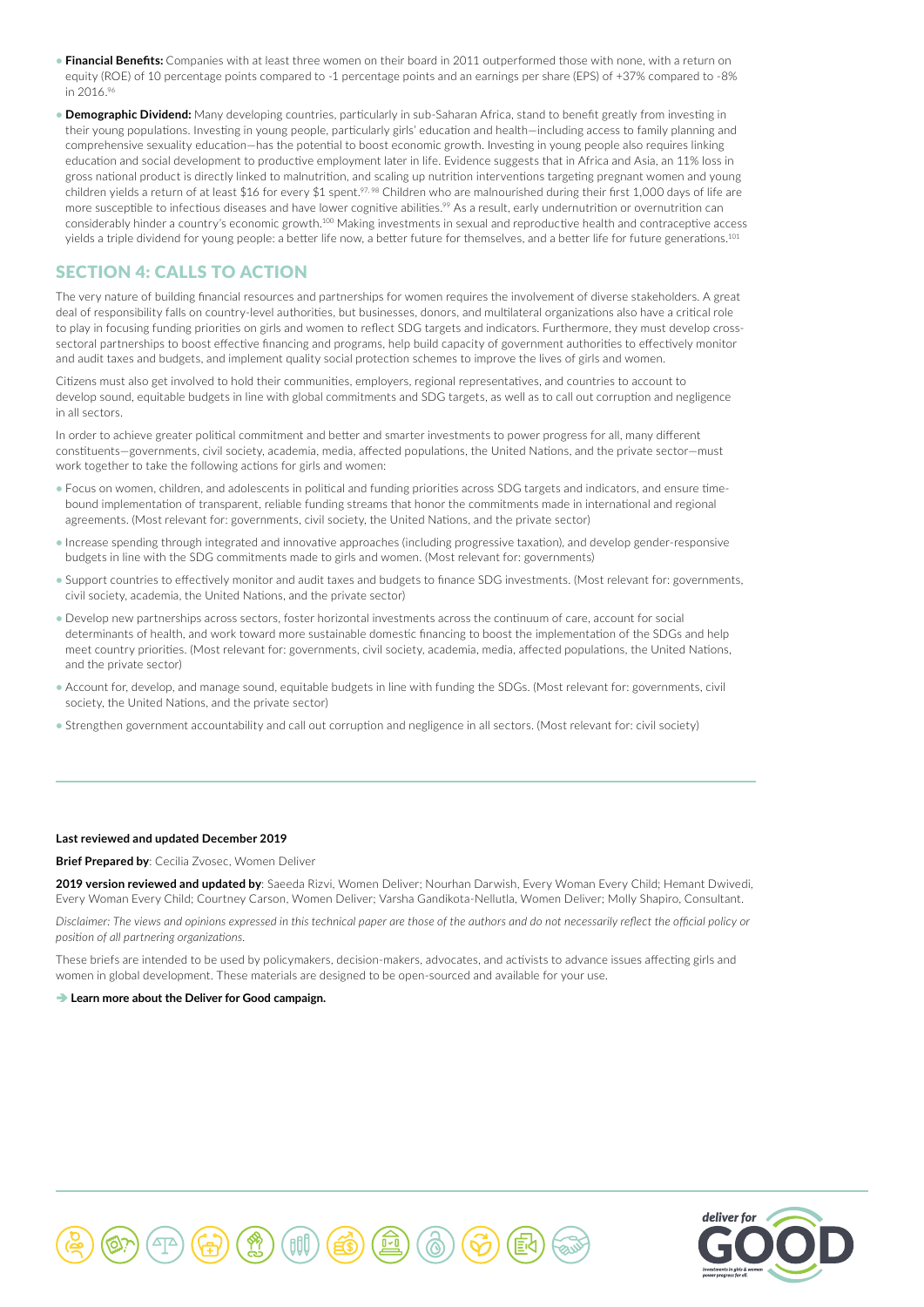## ENDNOTES

- 1 Mensch, Debra, Una Osili, Tessa Skidmore, Jon Bergdoll, Jacqueline Ackerman, and Adrea Pactor. *The Women & Girls Index: Measuring Giving to Women's and Girls' Causes*. Indianapolis: Women's Philanthropy Institute and Indiana University Lilly Family School of Philanthropy, 2019. https:// scholarworks.iupui.edu/bitstream/handle/1805/21011/wgi-report.pdf.
- 2 Organisation for Economic Cooperation and Development. "Development Finance for Gender Equality and Women's Empowerment: A Snapshot." OECD, 2019. http://www.oecd.org/development/genderdevelopment/Dev-finance-for-gender-equality-and-womens-economicempowerment-2019.pdf.
- 3 Organisation for Economic Cooperation and Development. "Development Finance for Gender Equality and Women's Empowerment: A Snapshot." OECD, 2019. http://www.oecd.org/development/genderdevelopment/Dev-finance-for-gender-equality-and-womens-economicempowerment-2019.pdf.
- 4 United Nations. *United Nations Secretary General's Roadmap for Financing the 2030 Agenda for Sustainable Development*. 2019. https://www.un.org/ sustainabledevelopment/sg-finance-strategy/.
- 5 Organisation for Economic Co-operation and Development. *Aid to gender equality and women's empowerment: An Overview*. OECD, 2018. http://www. oecd.org/dac/gender-development/Aid-to-gender-overview-2018.pdf.
- 6 World Health Organization. *The World Health Report: Health Systems Financing: The Path to Universal Coverage*. Geneva: WHO, 2010. http://apps. who.int/iris/bitstream/10665/44371/1/9789241564021\_eng.pdf.
- 7 International Labour Organization. *World Social Protection Report 2017-19: Universal Social Protection to Achieve the Sustainable Development Goals*. Geneva: ILO, 2017. https://www.ilo.org/global/publications/books/ WCMS\_604882/lang--en/index.htm.
- 8 UN Women. "Economic Empowerment." Accessed December 12, 2019. http://www.unwomen.org/en/what-we-do/economic-empowerment.
- 9 World Health Organization and the World Bank. *Tracking Universal Health Coverage: 2017 Global Monitoring Report*. World Health Organization and the International Bank for Reconstruction and Development/ The World Bank, 2017. http://documents.worldbank.org/curated/ en/640121513095868125/pdf/122029-WP-REVISED-PUBLIC.pdf.
- 10 The World Bank Group. *High-Performance Health Financing for Universal Health Coverage (Vol. 2): Driving Sustainable, Inclusive Growth in the 21st Century (English)*. Washington, DC: World Bank Group, 2019. http:// documents.worldbank.org/curated/en/641451561043585615/Driving-Sustainable-Inclusive-Growth-in-the-21st-Century.
- 11 Guttmacher Institute. "Adding It Up: The Costs and Benefits of Investing in Sexual and Reproductive Health 2017." New York: Guttmacher Institute, 2017. https://www.guttmacher.org/fact-sheet/adding-it-up-contraceptionmnh-2017.
- 12 Guttmacher Institute. "Greater Investments Needed to Meet Women's Sexual and Reproductive Health Needs in Developing Regions." 2017. https://www.guttmacher.org/news-release/2017/greater-investmentsneeded-meet-womens-sexual-and-reproductive-health-needs.
- 13 The World Bank Group. "Overview." Accessed November 17, 2019. https:// www.worldbank.org/en/topic/fragilityconflictviolence/overview.
- 14 United Nations Office for the Coordination of Humanitarian Affairs. *Global Humanitarian Overview 2018*. Geneva: OCHA, 2017. Accessed December 2019. https://interactive.unocha.org/publication/ globalhumanitarianoverview.
- 15 United Nations Office for the Coordination of Humanitarian Affairs. *Global Humanitarian Overview 2020*. Geneva: OCHA, 2019. https://www.unocha. org/sites/unocha/files/GHO-2020\_v8.8%20%281%29.pdf.
- 16 United Nations Global Compact. "Endorse the Women's Empowerment Principles." Accessed November 17, 2019. https://www.unglobalcompact. org/take-action/action/womens-principles.
- 17 Women's Empowerment Principles. "Companies." Accessed December 12, 2019. https://www.weps.org/companies.
- 18 Private Sector Action for Women's Health & Empowerment. "Commitments." Accessed November 17, 2019. https://www. privatesectoractionforwomenshealth.com/committments.
- 19 International Finance Corporation. *Investing in Women: New Evidence for the Business Case*. Washington, DC: International Finance Corporation, 2017. https://www.ifc.org/wps/wcm/connect/ac8fca18-6586- 48cc-bfba-832b41d6af68/IFC+Invest+in+Women+October+2017. pdf?MOD=AJPERES&CVID=lYLVAcA.
- 20 Pantuliano, Sara. "Humanitarian Crises Cost More than Ever. But Businesses Can Help." *World Economic Forum*, January 12, 2018. http:// www.weforum.org/agenda/2018/01/humanitarian-crises-cost-privatesector-blended-finance.
- 21 International Labour Organization. *A Quantum Leap for Gender Equality: For a better future of work for all*. Geneva: ILO, 2019. https://www.ilo.org/ wcmsp5/groups/public/---dgreports/---dcomm/---publ/documents/ publication/wcms\_674831.pdf.
- 22 UN Women. "Take Five: At the current rate of progress, no equal pay until 2069." *UN Women*, February 24, 2017. http://www.unwomen.org/en/news/ stories/2017/2/take-five-chidi-king-equal-pay.
- 23 Ellingrud, Kweilin, Mekala Krishnan, Anu Madgavkar and Tracy Nowski. *Partnering for parity: Strengthening collaborations for gender equality*. McKinsey & Company, 2017. https://www.mckinsey.com/industries/socialsector/our-insights/partnering-for-parity.
- 24 Ellingrud, Kweilin, Mekala Krishnan, Anu Madgavkar and Tracy Nowski. *Partnering for parity: Strengthening collaborations for gender equality*. McKinsey & Company, 2017. https://www.mckinsey.com/industries/socialsector/our-insights/partnering-for-parity.
- 25 Flabbi, Luca and Roberta Gatti. *A Primer on Human Capital*. World Bank Group, 2018. http://documents.worldbank.org/curated/ en/514331516372468005/pdf/WPS8309.pdf.
- 26 Every Woman Every Child. "What is Every Woman Every Child?" Accessed December 12, 2019. http://www.everywomaneverychild.org/about/whatis-every-woman-every-child.
- 27 Every Woman Every Child. *The Global Strategy for Women's, Children's and Adolescents' Health (2016-2030)*. EWEC, 2015. http://globalstrategy. everywomaneverychild.org/.
- 28 World Health Organization. *Survive, Thrive, Transform. Global Strategy for Women's, Children's and Adolescents' Health: 2018 report on progress towards 2030 targets*. Geneva: WHO, 2018. https://www.unaids.org/sites/default/ files/media\_asset/EWECGSMonitoringReport2018\_en.pdf.
- 29 World Health Organization. *Survive, Thrive, Transform. Global Strategy for Women's, Children's and Adolescents' Health: 2018 report on progress towards 2030 targets*. Geneva: WHO, 2018. https://www.unaids.org/sites/default/ files/media\_asset/EWECGSMonitoringReport2018\_en.pdf.
- 30 Global Financing Facility. *Business Plan for the Global Financing Facility in Support of Every Woman Every Child*. Washington, DC: World Bank Group, 2015. http://www.worldbank.org/content/dam/Worldbank/document/ HDN/Health/Business-Plan-for-the-GFF-final.pdf.
- 31 Global Financing Facility. *Business Plan for the Global Financing Facility in Support of Every Woman Every Child*. Washington, DC: World Bank Group, 2015. http://www.worldbank.org/content/dam/Worldbank/document/ HDN/Health/Business-Plan-for-the-GFF-final.pdf.
- 32 Global Financing Facility. *The Global Financing Facility 2016-2017 Annual Report*. Washington, DC: World Bank Group, 2017. https://www. globalfinancingfacility.org/sites/gff\_new/files/documents/GFF-Annual-Report-2016-2017.pdf.
- 33 Global Financing Facility. *The Global Financing Facility 2016-2017 Annual Report*. Washington, DC: World Bank Group, 2017. https://www. globalfinancingfacility.org/sites/gff\_new/files/documents/GFF-Annual-Report-2016-2017.pdf.
- 34 Global Financing Facility. The Global Financing Facility Expansion Plan. Washington, DC: World Bank Group, 2018. https://www. globalfinancingfacility.org/sites/gff\_new/files/documents/GFF-Expansion-Plan.pdf.
- 35 Global Financing Facility. "Nine Countries Join Global Financing Facility; Now Reaching 36 Countries with Greatest Health and Nutrition Needs of Women, Children and Adolescents." *GFF*, May 16,2019. https://www. globalfinancingfacility.org/nine-countries-join-global-financing-facilitynow-reaching-36-countries-greatest-health-and.
- 36 Third International Conference on Financing for Development. *Investing in gender equality to achieve sustainable development*. Addis Ababa: OECD, 2015. https://www.oecd.org/dac/financing-sustainable-development/ Addis%20flyer%20-%20Gender.pdf.
- "Addis Ababa Action Plan on Transformative Financing for Gender Equality and Women's Empowerment." OECD, 2015. Accessed December 12, 2019. https://sustainabledevelopment.un.org/content/ documents/8131Action%20Plan%20on%20Transformative%20 Financing%20for%20GEWE.pdf.
- 38 "Addis Ababa Action Plan on Transformative Financing for Gender Equality and Women's Empowerment." OECD, 2015. Accessed December 12, 2019. https://sustainabledevelopment.un.org/content/ documents/8131Action%20Plan%20on%20Transformative%20 Financing%20for%20GEWE.pdf.
- 39 "W20 Summit Communiqué." Women20, 2015. http://www.w20 germany.org/fileadmin/user\_upload/documents/W20\_Turkey\_ Communiqu%C3%A9\_2015\_ENG.pdf.
- 40 "Addis Ababa Action Plan on Transformative Financing for Gender Equality and Women's Empowerment." OECD, 2015. Accessed Dec 12, 2019. https://sustainabledevelopment.un.org/content/ documents/8131Action%20Plan%20on%20Transformative%20 Financing%20for%20GEWE.pdf.
- 41 "Addis Ababa Action Plan on Transformative Financing for Gender Equality and Women's Empowerment." OECD, 2015. Accessed Dec 12, 2019. https://sustainabledevelopment.un.org/content/ documents/8131Action%20Plan%20on%20Transformative%20 Financing%20for%20GEWE.pdf.

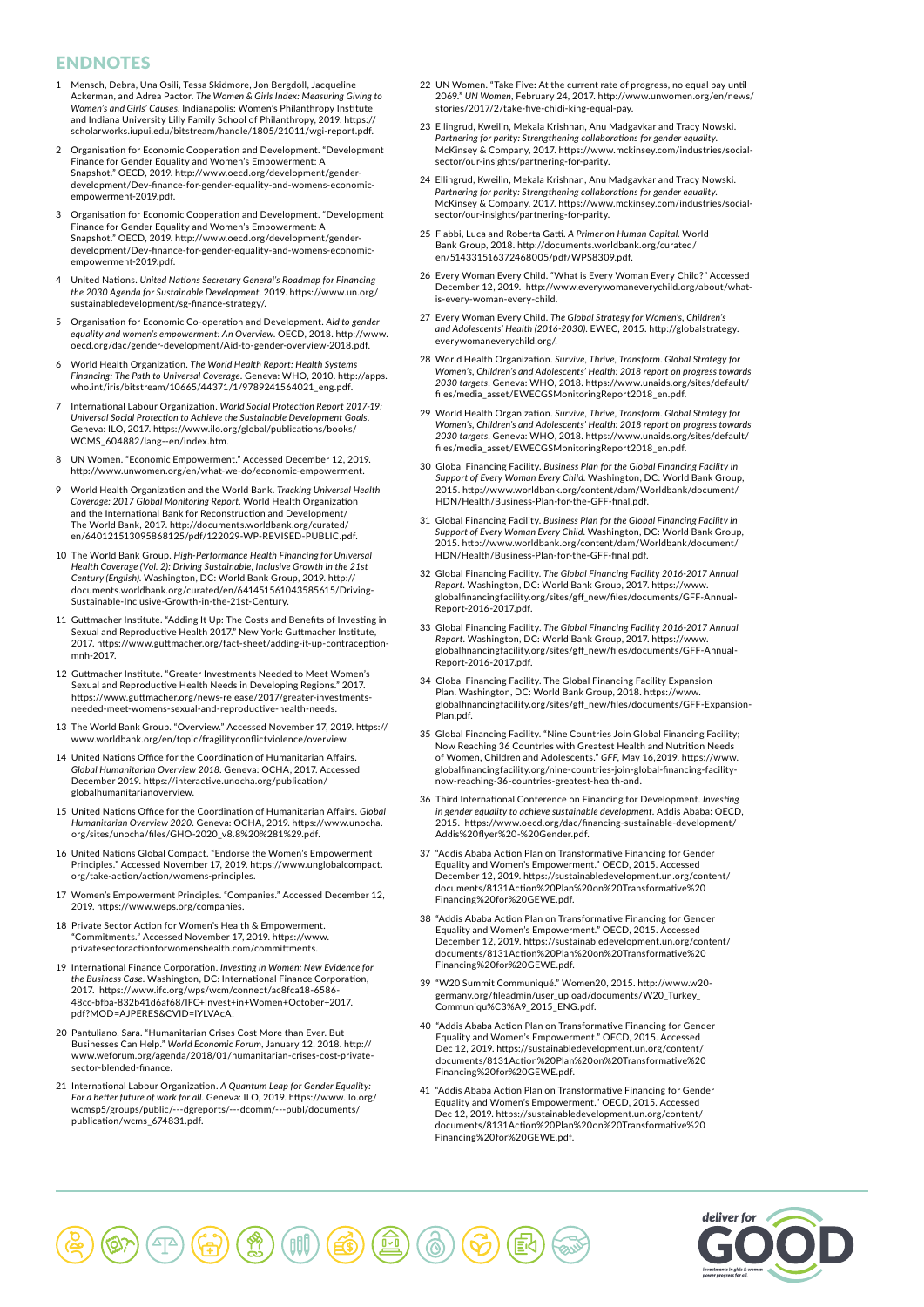- 42 Fowler, Naomi. "UN criticises Switzerland and pressure mounts over human rights impacts of tax havens." *Tax Justice Network*, December 1, 2016. http://www.taxjustice.net/2016/12/01/un-criticises-switzerland-pressuremounts-human-rights-impacts-tax-havens.
- 43 Fowler, Naomi. "UN criticises Switzerland and pressure mounts over human rights impacts of tax havens." *Tax Justice Network*, December 1, 2016. http://www.taxjustice.net/2016/12/01/un-criticises-switzerland-pressuremounts-human-rights-impacts-tax-havens.
- 44 Alliance Sud, Center for Economic and Social Rights, Global Justice Clinic, NYU School of Law, Public Eye, Tax Justice Network. *Swiss Responsibility for the Extraterritorial Impacts of Tax Abuse on Women's Rights*. 2016. http://www.cesr.org/sites/default/files/downloads/switzerland\_cedaw\_ submission\_2nov2016.pdf.
- 45 Simeoni, Crystal, and Stephanie Muchai. *SDG 5: Women, Macroeconomic Policies and the SDGs*. Spotlight on Sustainable Development 2018, 2018. http://www.2030spotlight.org/en/book/1730/chapter/sdg-5-womenmacroeconomic-policies-and-sdgs#footnote3\_ei42mys.
- 46 Grondona, Veronica, et al. *Curbing Illicit Financial Flows and Dismantling Secrecy Jurisdictions to Advance Women's Human Rights*. Development Alternatives with Women for a New Era (DAWN), 2016. http://www. globaltaxjustice.org/sites/default/files/20160818\_iff\_grondona-bidegainrodriguez.pdf.
- 47 Simeoni, Crystal, and Stephanie Muchai. *SDG 5: Women, Macroeconomic Policies and the SDGs*. Spotlight on Sustainable Development 2018, 2018. http://www.2030spotlight.org/en/book/1730/chapter/sdg-5-womenmacroeconomic-policies-and-sdgs#footnote3\_ei42mys.
- 48 "1. Gender Budgeting and 2. Gender Equality Indices." IMF DataMapper, International Monetary Fund. Accessed December 12, 2019. http://www. imf.org/external/datamapper/datasets/GD.
- 49 Stotsky, Janet G. *Gender Budgeting: Fiscal Context and Current Outcomes*. International Monetary Fund, 2016. http://www.imf.org/external/pubs/ft/ wp/2016/wp16149.pdf.
- 50 UN Women. *Progress of The World's Women 2019–2020: Families in a Changing World*. New York: UN Women, 2019. http://www.onumulheres. org.br/wp-content/uploads/2019/06/Progress-of-the-worlds-women-2019-2020-en.pdf.
- 51 UN Women. *Progress of The World's Women 2019–2020: Families in a Changing World*. New York: UN Women, 2019. http://www.onumulheres. org.br/wp-content/uploads/2019/06/Progress-of-the-worlds-women-2019-2020-en.pdf.
- 52 IMF. *Gender Budgeting in G7 Countries*. International Monetary Fund, 2017. http://www.imf.org/en/Publications/Policy-Papers/Issues/2017/05/12/ pp041917gender-budgeting-in-g7-countries.
- 53 Stotsky, Janet G. *Gender Budgeting: Fiscal Context and Current Outcomes*. International Monetary Fund, 2016. http://www.imf.org/external/pubs/ft/ wp/2016/wp16149.pdf.
- 54 UN Women. *Progress of The World's Women 2019–2020: Families in a Changing World*. New York: UN Women, 2019. http://www.onumulheres. org.br/wp-content/uploads/2019/06/Progress-of-the-worlds-women-2019-2020-en.pdf.
- 55 Nair, Nisha Velappan, and John S. Moolakkattu. "Gender-Responsive Budgeting: The Case of a Rural Local Body in Kerala." SAGE Open 8, no. 1 (2018): 2158244017751572. https://journals.sagepub.com/doi/ pdf/10.1177/2158244017751572.
- 56 Kerala Institute of Local Administration. *Gender Budget Manual for Local Self Government Institutions of Kerala*. 2017. http://klgsdp.org/wp-content/ uploads/2018/01/gender-budget-manual.pdf.
- 57 "Social Justice Gender and Development." Economic Review 2017. Accessed Dec 12, 2019. http://spb.kerala.gov.in/ER2017/web\_e/ch431. php?id=41&ch=431.
- 58 Lebbie, Sowo A., Rosanna Le Voir, Joanna Tom-Kargbo, Mohamed Drissa Yilla, Abu Bakarr Kamara, and Sara L. Nam. "Using evidence to strengthen accountability for health financing in Sierra Leone." *International Journal of Gynecology and Obstetrics* 135, no. 3 (2016): 380–384. https://obgyn. onlinelibrary.wiley.com/doi/pdf/10.1016/j.ijgo.2016.10.001.
- 59 Ministry of Finance. *Government Budget and Statement of Economic and Financial Policies for the Financial Year, 2019*. Government of Sierra Leone, 2018. Accessed December 2019. https://www.cabri-sbo.org/en/ documents/government-budget-and-statement-of-economic-and-financialpolicies-for-the-financial-year-2019.
- 60 UN Women. *Progress of the World's Women 2015-2016 Summary: Transforming Economies, Realizing Rights*. New York: UN Women, 2015. http://progress.unwomen.org/en/2015/pdf/SUMMARY.pdf.
- 61 UN Women. *Progress of the World's Women 2015-2016 Summary: Transforming Economies, Realizing Rights*. New York: UN Women, 2015. http://progress.unwomen.org/en/2015/pdf/SUMMARY.pdf.
- 62 Gram, Lu, Joanna Morrison, Naomi Saville, Shyam Sundar Yadav, Bhim Shrestha, Dharma Manandhar, Anthony Costello, and Jolene Skordis-Worrall. "Do Participatory Learning and Action Women's Groups Alone or Combined with Cash or Food Transfers Expand Women's Agency in Rural Nepal?." *The Journal of Development Studies* 55, no. 8 (2019): 1670–1686. https://www.tandfonline.com/doi/full/10.1080/00220388.2018.1448069.
- 63 UN Women. *Progress of the World's Women 2015-2016 Summary: Transforming Economies, Realizing Rights*. New York: UN Women, 2015. http://progress.unwomen.org/en/2015/pdf/SUMMARY.pdf.
- 64 Wong, Joseph, Ariel Sim, Nicoli dos Santos, Alexa Waud, Nina da Nobrega Garcia, and Sarah Ray. *Reaching the Hard to Reach: A Case Study of Brazil's Bolsa Família Program*. Munk School of Global Affairs, University of Toronto, 2016. http://munkschool.utoronto.ca/research-articles/bolsa-familia-casestudy-final.
- 65 Lindert, Kathy, Anja Linder, Jason Hobbs, and Bénédicte De la Brière. "The nuts and bolts of Brazil's Bolsa Família Program: implementing conditional cash transfers in a decentralized context." *World Bank social protection discussion paper* 709 (2007). http://siteresources.worldbank.org/ SOCIALPROTECTION/Resources/SP-Discussion-papers/Safety-Nets-DP/0709.pdf.
- 66 Lindert, Kathy, Anja Linder, Jason Hobbs, and Bénédicte De la Brière. "The nuts and bolts of Brazil's Bolsa Família Program: implementing conditional cash transfers in a decentralized context." *World Bank social protection discussion paper* 709 (2007). http://siteresources.worldbank.org/ SOCIALPROTECTION/Resources/SP-Discussion-papers/Safety-Nets-DP/0709.pdf.
- 67 Wong, Joseph, Ariel Sim, Nicoli dos Santos, Alexa Waud, Nina da Nobrega Garcia, and Sarah Ray. *Reaching the Hard to Reach: A Case Study of Brazil's Bolsa Família Program*. Munk School of Global Affairs, University of Toronto, 2016. http://munkschool.utoronto.ca/research-articles/bolsa-familia-casestudy-final.
- 68 Wong, Joseph, Ariel Sim, Nicoli dos Santos, Alexa Waud, Nina da Nobrega Garcia, and Sarah Ray. *Reaching the Hard to Reach: A Case Study of Brazil's Bolsa Família Program*. Munk School of Global Affairs, University of Toronto, 2016. http://munkschool.utoronto.ca/research-articles/bolsa-familia-casestudy-final.
- 69 Lindert, Kathy, et al. "The Nuts and Bolts of Brazil's Bolsa Família Program: Implementing Conditional Cash Transfers in a Decentralized Context. SP DISCUSSION PAPER. Washington: World Bank, 2007. https:// siteresources.worldbank.org/INTLACREGTOPLABSOCPRO/Resources/ BRBolsaFamiliaDiscussionPaper.pdf.
- 70 Wong, Joseph, Ariel Sim, Nicoli dos Santos, Alexa Waud, Nina da Nobrega Garcia, and Sarah Ray. *Reaching the Hard to Reach: A Case Study of Brazil's Bolsa Família Program*. Munk School of Global Affairs, University of Toronto, 2016. http://munkschool.utoronto.ca/research-articles/bolsa-familia-casestudy-final.
- 71 Wong, Joseph, Ariel Sim, Nicoli dos Santos, Alexa Waud, Nina da Nobrega Garcia, and Sarah Ray. *Reaching the Hard to Reach: A Case Study of Brazil's Bolsa Família Program*. Munk School of Global Affairs, University of Toronto, 2016. http://munkschool.utoronto.ca/research-articles/bolsa-familia-casestudy-final.
- 72 ICRW, Oak Foundation, Dalberg, and Witter Ventures. *The Business Case for Women's Economic Empowerment: An Integrated Approach*. 2014. https:// www.icrw.org/wp-content/uploads/2016/10/The-Business-Case-for-Womens-Economic-Empowerment.pdf.
- 73 Lagarde, Mylene and Natasha Palmer. "The Impact of User Fees on Health Service Utilization in Low- and Middle-income Countries: How Strong Is the Evidence?" *Bulletin of the World Health Organization*, April 4, 2016. http:// www.who.int/bulletin/volumes/86/11/07-049197/en.
- 74 Davis Pluess, Jessica and Peder Michael Pruzan-Jorgensen. *Women's Empowerment in Global Value Chains: A Framework for Business Action to Advance Women's Health, Rights, and Wellbeing*. BSR, 2016. https://www.bsr. org/reports/BSR-Report-Womens-Empowerment-Supply-Chains.pdf.
- 75 Chin, Keric. *The Power of Procurement: How to Source from Women-Owned*  Businesses. New York: UN Women, 2017. http://www.unwomen.org/media/headquarters/attachments/sections/library/publications/2017/thepower-of-procurement-how-to-source-from-women-owned-businesses-en. pdf?la=en&vs=237.
- 76 Spiro, Seth. "New Case Study Outlines Ways to Drive Financial Inclusion Through Mobile Technology." Press Release. FINCA. June 8, 2015. http:// www.finca.org/files/2015/06/FINCA-MasterCard-Case-Study-Mobile-Payments\_6.8.15.pdf.
- 77 Every Woman Every Child. "Kenya Collective Action." *EWEC*, July 14, 2017. https://www.everywomaneverychild.org/commitment/kenya-collectiveaction/.
- 78 International Finance Corporation. *Investing in Women: New Evidence for the Business Case*. Washington, DC: International Finance Corporation, 2017. https://www.ifc.org/wps/wcm/connect/ac8fca18-6586- 48cc-bfba-832b41d6af68/IFC+Invest+in+Women+October+2017. pdf?MOD=AJPERES&CVID=lYLVAcA.
- 79 United Nations. *Breaking the Silos: Cross-Sectoral Partnerships for Advancing the Sustainable Development Goals (SDGs)*. ECOSOC, 2016. http://www. un.org/ecosoc/sites/www.un.org.ecosoc/files/files/en/2016doc/ partnership-forum-issue-note1.pdf.
- 80 United Nations. *Breaking the Silos: Cross-Sectoral Partnerships for Advancing the Sustainable Development Goals (SDGs)*. ECOSOC, 2016. http://www. un.org/ecosoc/sites/www.un.org.ecosoc/files/files/en/2016doc/ partnership-forum-issue-note1.pdf.